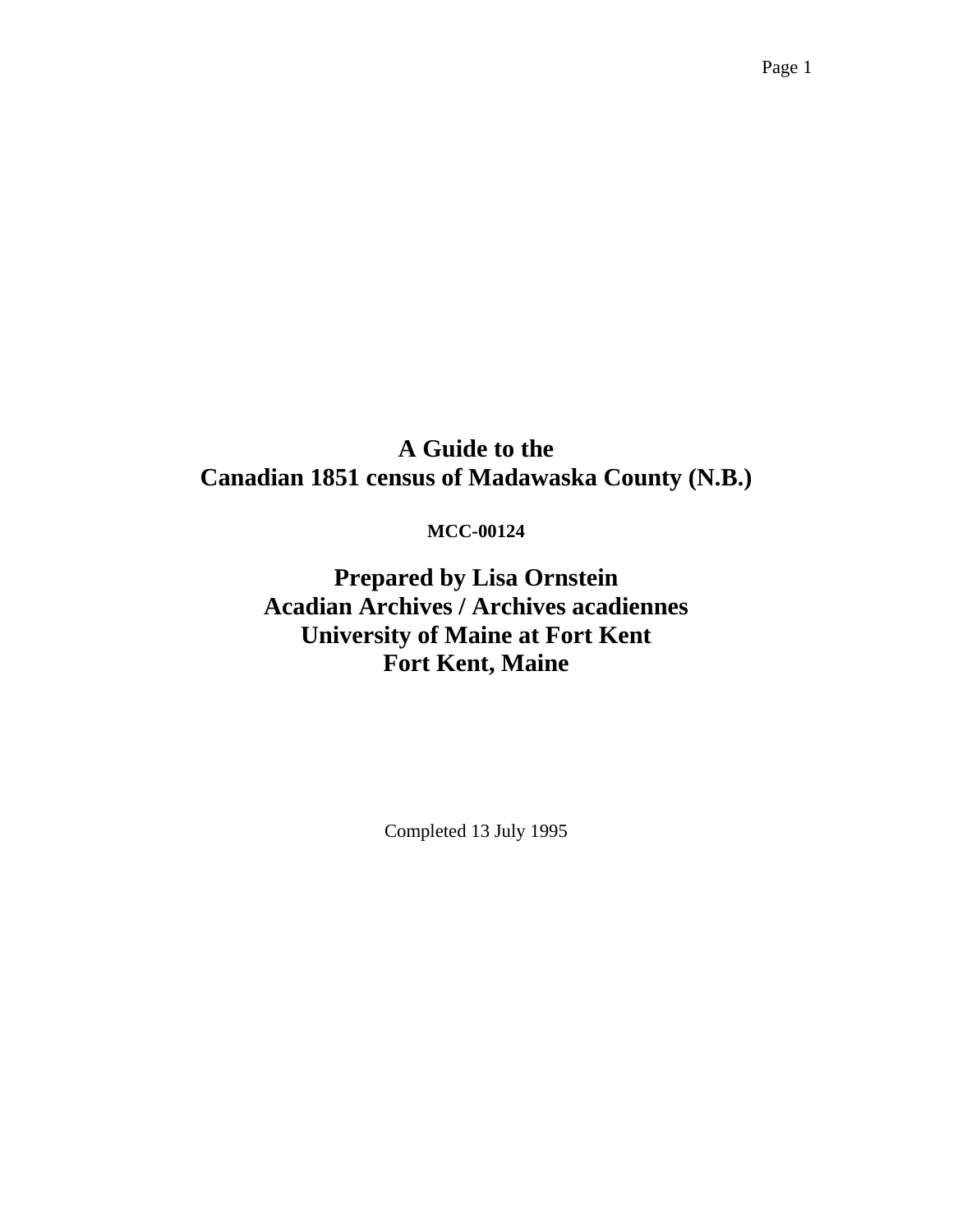## **Table of Contents**

| <b>Summary Information</b> |   |
|----------------------------|---|
| Scope and Content Note     | 3 |
| <b>Historical Note</b>     | 3 |
| Access to the Collection   | 3 |
| Provenance                 | 3 |
| <b>Table of Contents</b>   |   |

# **Canadian 1851 census of Madawaska County (N.B.) Summary Information**

*Collection Title:* Canadian 1851 census of Madawaska County (N.B.)

*Citation:* Canadian 1851 census of Madawaska County (N.B.), MCC-00124, Acadian Archives / Archives acadiennes, University of Maine at Fort Kent

*Accession Number:* MCC: 95-00124 *Shelf List Number(s):* F87

*Provenance:* The original microfilm was produced by the National Archives of Canada. This copy was purchased from Xebec Imaging Services, Inc.

*Access:* No restrictions.

*Date Range:* 1851

*Physical Characteristics/Condition:* 35mm microfilm, positive

*Quantity:* 1 roll

*Guide Prepared by:* Lisa Ornstein, July 1995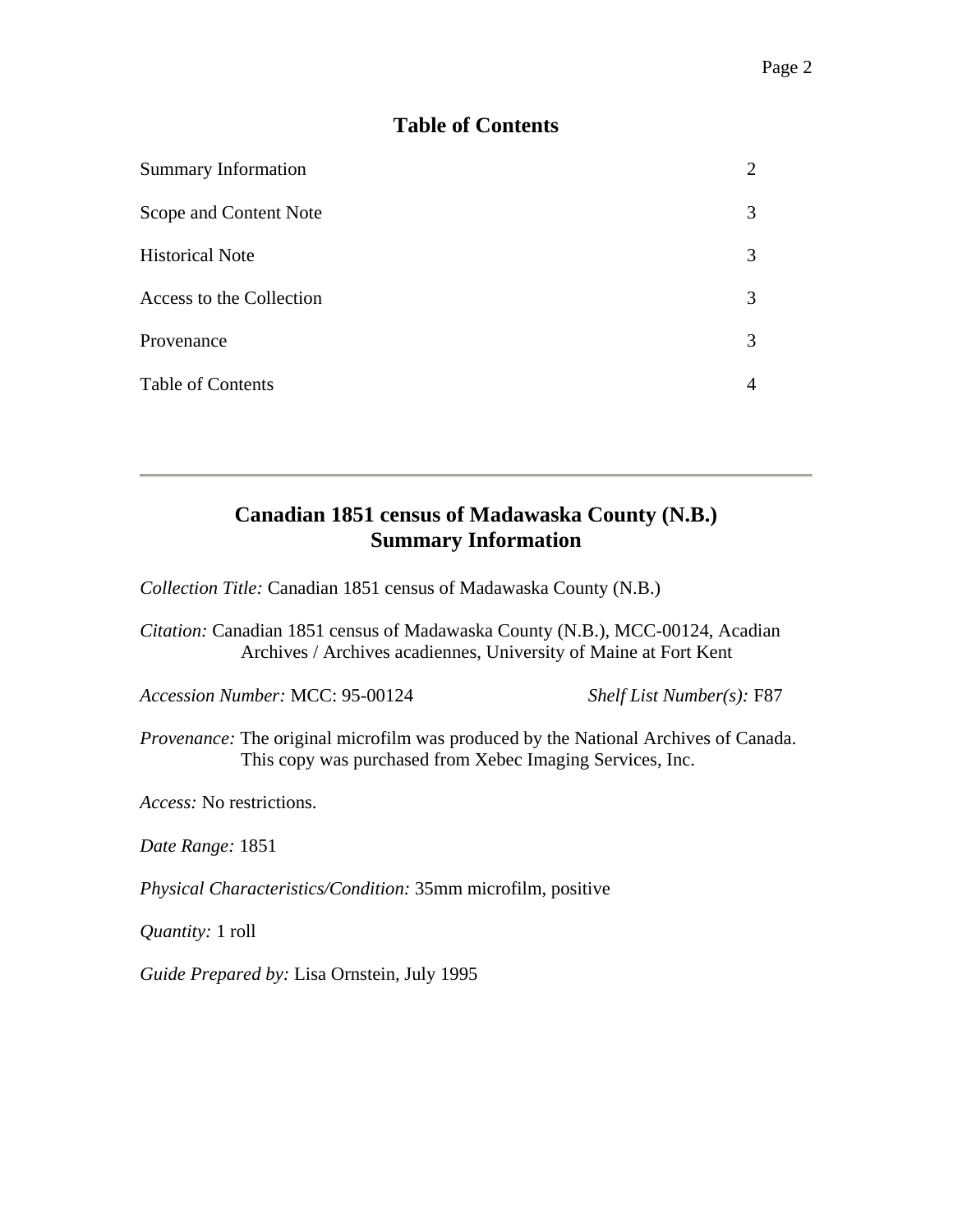Introduction. This microfilm is one of a series documenting the 1851census conducted in New Brunswick. The Acadian Archives/Archives acadiennes purchased this particular roll because it contains data about settlements on the Canadian side of the Upper Saint John Valley. This particular roll also contains census information from the other regions of New Brunswick.

Scope and Content Note. This microfilm contains a nominal enumeration of the 1851 population of the parishes forming present-day Madawaska County, New Brunswick. The microfilm also contains 1851 census information for Northumberland, Queens, Restigouche, Saint John, Sunbury and Westmorland Counties, New Brunswick.

Historical Note. The first nominal census for New Brunswick was taken in 1851. Since that time enumerations have been taken at ten year intervals. Names appear in the order of residence visited by the enumerator. Census records include name, age, nativity, religion, occupation, and relationship to head of household. A unique data category in the 1851 Census is the date of entry of the individual into New Brunswick.

 Madawaska County was created in 1873. At the time of the 1851 census, the territory included in present-day Madawaska County comprised four civil parish divisions of Victoria County: Madawaska, Saint Basile, Saint Francis and Saint Leonard. Present-day Saint Jacques and Saint Hilaire were part of Madawaska parish, and Sainte Anne was part of Saint Leonard and Saint Basile parishes.

Use Note. The census information for Victoria County (present-day Madawaska County, New Brunswick) is located approximately halfway through the roll. As an aid to the user, the number of frames per parish for Victoria County are specified in the table of Contents which follows this section.

Access. There are no restrictions on access to this collection.

Provenance. The Archives purchased this microfilm edition from Xebec Imaging Services, Inc. The original of this film was produced by the National Archives of Canada (Ottawa: National Archives of Canada, 1954, roll C996).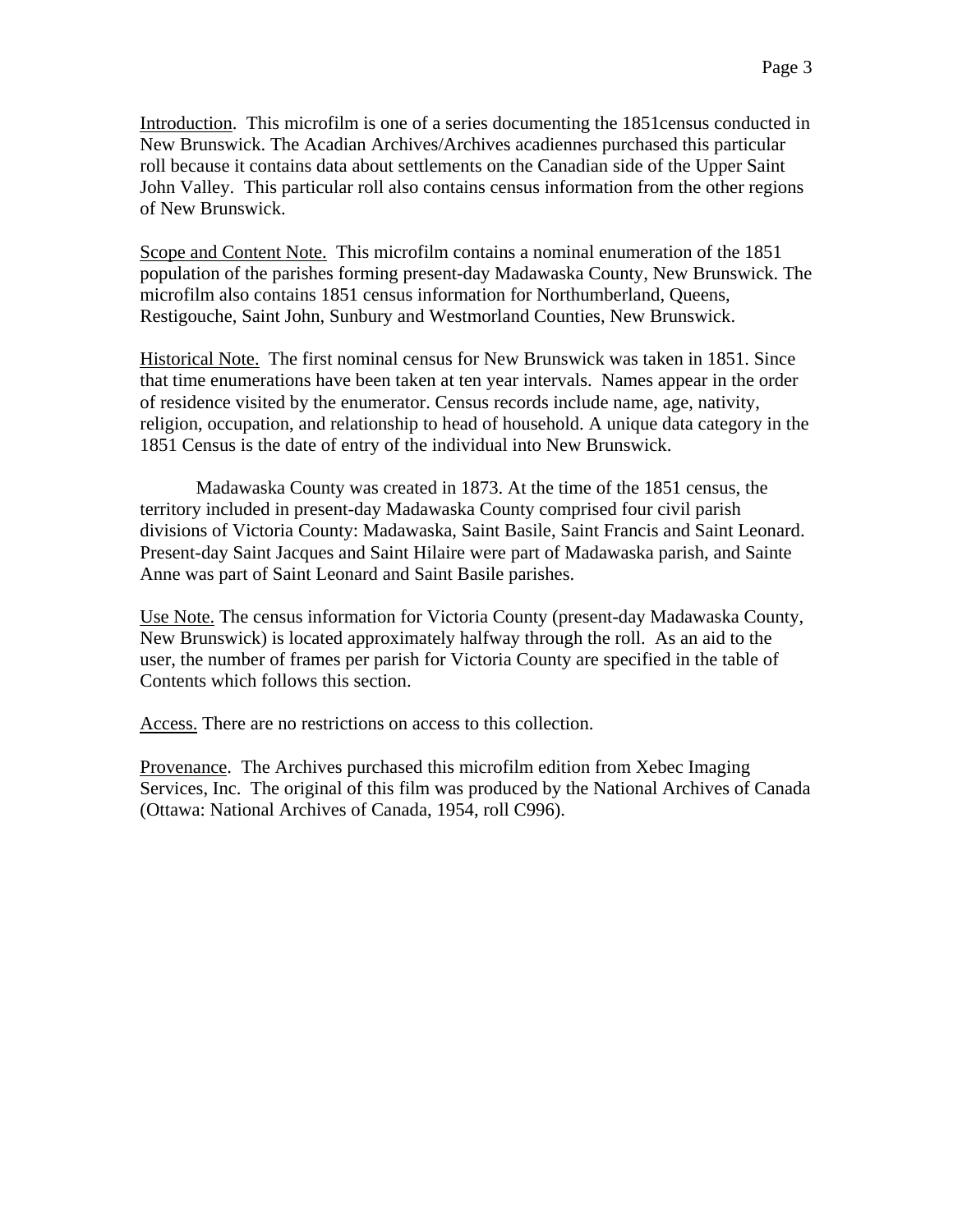| $\#$                         | Parish              | District            | Frames | Folios             |  |  |  |  |  |
|------------------------------|---------------------|---------------------|--------|--------------------|--|--|--|--|--|
| Northumberland County        |                     |                     |        |                    |  |  |  |  |  |
| $48 -$                       | Glenelg             |                     |        | 66                 |  |  |  |  |  |
| $49 -$                       | Ludlow              |                     |        | 9                  |  |  |  |  |  |
|                              | 50- Nelson          |                     |        | 51                 |  |  |  |  |  |
|                              | 62- Newcastle       | Upper               |        | 67                 |  |  |  |  |  |
|                              |                     | Middle              |        |                    |  |  |  |  |  |
|                              |                     | Lower               |        |                    |  |  |  |  |  |
| $52 -$                       | Northesk            |                     |        | 32                 |  |  |  |  |  |
|                              |                     |                     |        |                    |  |  |  |  |  |
|                              | Queens County       |                     |        |                    |  |  |  |  |  |
|                              | 53- Brunswick       |                     |        | Missing            |  |  |  |  |  |
|                              | 54- Canning         |                     |        | $W$ $H$            |  |  |  |  |  |
|                              | 55- Chipman         |                     |        | $W$ $H$            |  |  |  |  |  |
|                              | 56- Cageton         |                     |        | $W$ $H$            |  |  |  |  |  |
| $57 -$                       | Hampstead           |                     |        | $\mathbf{w}$       |  |  |  |  |  |
| $58 -$                       | Johnston            |                     |        | $W$ $H$            |  |  |  |  |  |
|                              | 59- Petersville     |                     |        | $W$ $H$            |  |  |  |  |  |
|                              | 60- Waterborough    |                     |        | $\mathbf{w}$       |  |  |  |  |  |
| $61 -$                       | Wickham             |                     |        | $\mathbf{w}$       |  |  |  |  |  |
| Restigouche County           |                     |                     |        |                    |  |  |  |  |  |
| $62 -$                       | Addington           |                     |        | 30                 |  |  |  |  |  |
|                              | 63- Colborne        |                     |        | 21                 |  |  |  |  |  |
|                              | 64- Dalhousie       |                     |        | 39                 |  |  |  |  |  |
| $65 -$                       | Durham              |                     |        | 24                 |  |  |  |  |  |
| $66 -$                       | Eldon               |                     |        | $\overline{4}$     |  |  |  |  |  |
| Saint John - City and County |                     |                     |        |                    |  |  |  |  |  |
|                              | 67- Lancaster       |                     |        | Missing            |  |  |  |  |  |
|                              | 68- Portland        |                     |        | $W$ $H$            |  |  |  |  |  |
|                              | 69- Saint John City |                     |        | $W$ $\prime\prime$ |  |  |  |  |  |
|                              |                     | Carleton Ward       |        | $W$ $\prime\prime$ |  |  |  |  |  |
|                              |                     | Duke and Queen Ward |        | $W$ $\prime\prime$ |  |  |  |  |  |
|                              |                     | Kings Ward          |        | $W$ $\prime\prime$ |  |  |  |  |  |
|                              |                     | Sydney Ward         |        | $\mathbf{w}$       |  |  |  |  |  |
|                              | 70- Saint Martins   |                     |        | $W$ $H$            |  |  |  |  |  |
|                              | 71- Simonds         |                     |        | 61                 |  |  |  |  |  |
|                              |                     |                     |        |                    |  |  |  |  |  |

### **Canadian Census, 1851: Madawaska County, N.B. Table of Contents**